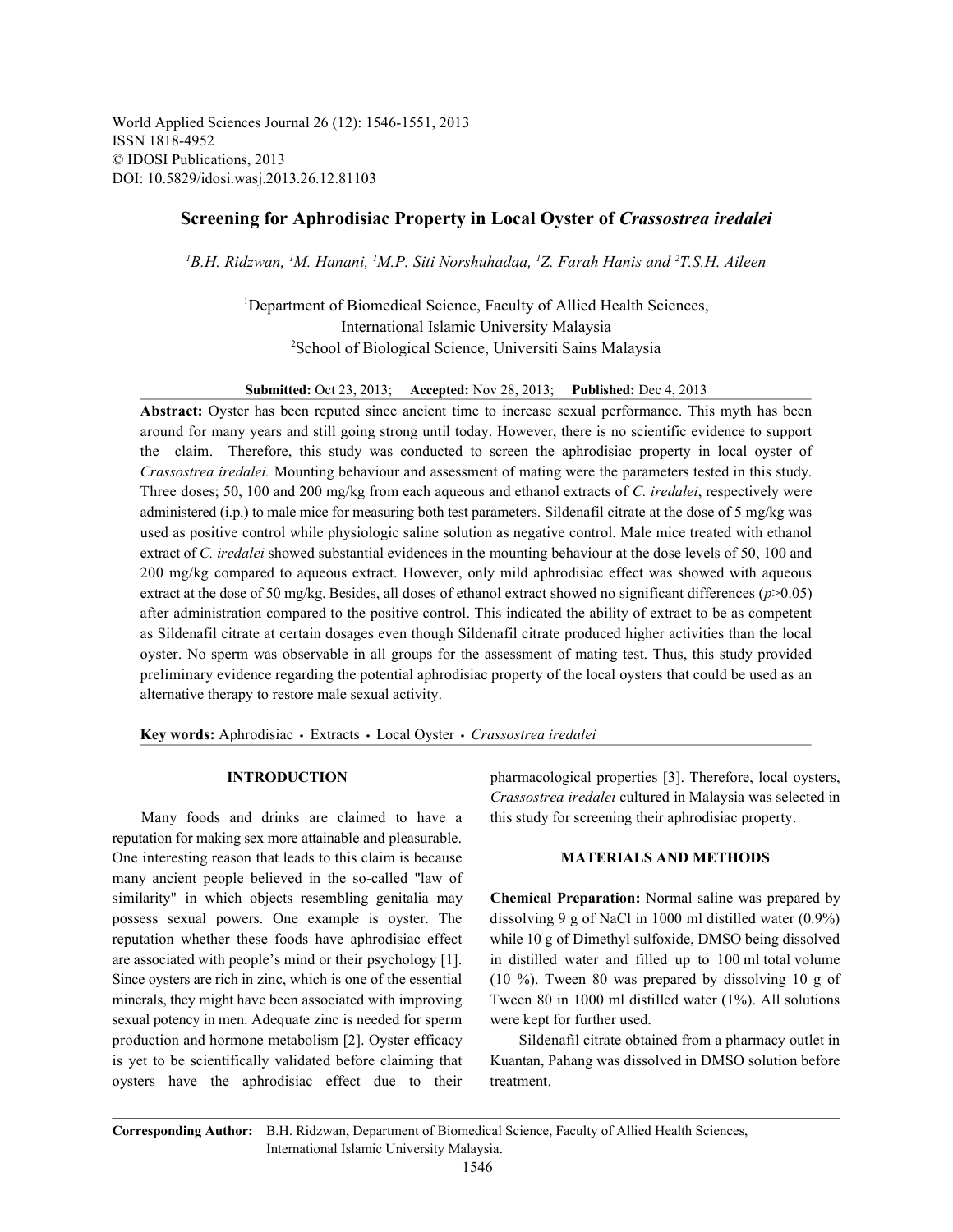**Sample Preparation:** Samples of *C. iredalei* were *but, failing to achieve intromission. Intromission was* obtained from the Centre for Marine and Coastal Studies, *defined as the male's penis entering the vagina in* School of Biological Science, University Science *association with thrusting behaviour.)* Malaysia, Penang.

*C. iredalei* were separated from their shells and washed Sildenafil citrate and normal saline, respectively. All doses for 2 to 3 times under running tap water to remove all were administered (I.P.) for 6 consecutive days. On the traces of dirt before rinsing them with distilled water.  $6<sup>th</sup>$  day, the drug was administered at 1700 during day The flesh was then blended with distilled water in a ratio cycle and each male mouse was placed in a separate cage. of 1: 4 by using an electrical blender. Later, the mixture After an hour, 3 females were admitted into each cage. was filtered by using gauze pad and then refiltered by On next morning (0700–0800), the vaginal smear for each using Whatman filter paper No.1. The filtrate was female mouse was examined under a microscope to freeze- dried. The powder obtained was diluted in distilled observe the presence of sperms. The number of females water prior to treatment. With sperms were recorded as positive for each treatment.

obtained by the above procedure was subjected to the *cotton swab was rolled on two microscope slides. First* same process of cleaning before being extracted with *slide was left unstained and second slide was stained* ethanol by using Soxhlet extraction. The ethanol extract *with Giemsa staining. All slides were then observed for* was diluted with 10% Tween 80 prior to treatment. *the presence of sperms under the microscope.)*

temperature at 22 °C, relative humidity 60-70% and 12 h when *P* value is less than 0.05 ( $p < 0.05$ ). light/12 h dark cycle for at least 1 week before used. Food and water were provided *ad libitum*. All 24 ICR male mice **RESULTS** were randomly grouped into 8 groups  $(n = 3)$ .

*C. iredalei* at the dose of 50, 100 and 200 mg/kg, behaviour of male mice are presented in Figure 1. For respectively while the other three groups received ethanol aqueous extract dose 50 mg/kg, 1 h after the treatment, extract of *C. iredalei* at similar treatment doses. Positive displayed essentially mounting behaviour. The number of control group received 5 mg/kg Sildenafil citrate while mount increased after 1 h treatment but, decreased after negative control group received normal saline. All 2 hrs. However, at higher doses of the extract, 100 mg/kg

**Mounting Behaviour:** Each male mouse from the female mouse was introduced into the cage. Male and lower than the aqueous extract. female mice remain paired for 3 hrs. The number of mounts The effects of *C. iredalei* ethanol extract on

**Aqueous Extraction:** About 500 g fresh flesh of 50, 100, 200 mg/kg ethanol extract of *C. iredalei*, 5 mg/kg **Ethanol Extraction:** Fresh oyster meat of *C. iredalei part of vagina using sterile cotton swab. Then, then* **Assessment of Mating:** In this test, 5 male mice received *(Vagina smear was performed by swabbing the exterior*

**Animals:** Twenty four male and 24 female ICR mice **Statistical Analysis:** In this study, the data recorded were weighing from 25 - 35 g body weight were kept in the expressed as mean  $\pm$  standard deviation (SD). All data Animal Research Laboratory, International Islamic were statistically analysed by using the Repeated University Malaysia (IIUM) and treated in accordance Measures (Mixed Between-Within Subjects ANOVA) and with the IIUM animal ethics. They were conditioned with Independent T-test. The significant difference is detected

**Treatment:** Three groups received aqueous extract of doses of *C. iredalei* for aqueous extract on mounting treatments were administered intraperitoneally (I.P.). and 200 mg/kg, there were no mounting recorded. For the respective groups was then placed separately in an open higher than the extract even after 3 hrs. Meanwhile, the lid cage. An hour after administration of the extracts, a amount of mounting for the negative control remained **Effect on Mounting Behaviour:** The effects of different positive control, although the amount of mounting decreased from  $1<sup>st</sup>$  h of the drug administration, it was still

was recorded during a 15 min observation period at the mounting behaviour of male mice are presented in start of each hour. All experiments were performed during Figure 2. Except for dose 100 mg/kg which showed a light cycle from 0900 to 1400. (*A mount is operationally* highest mounting at 2 hrs compared to the positive *defined as the male assuming the copulatory position* control and even until 3 h after the administration, other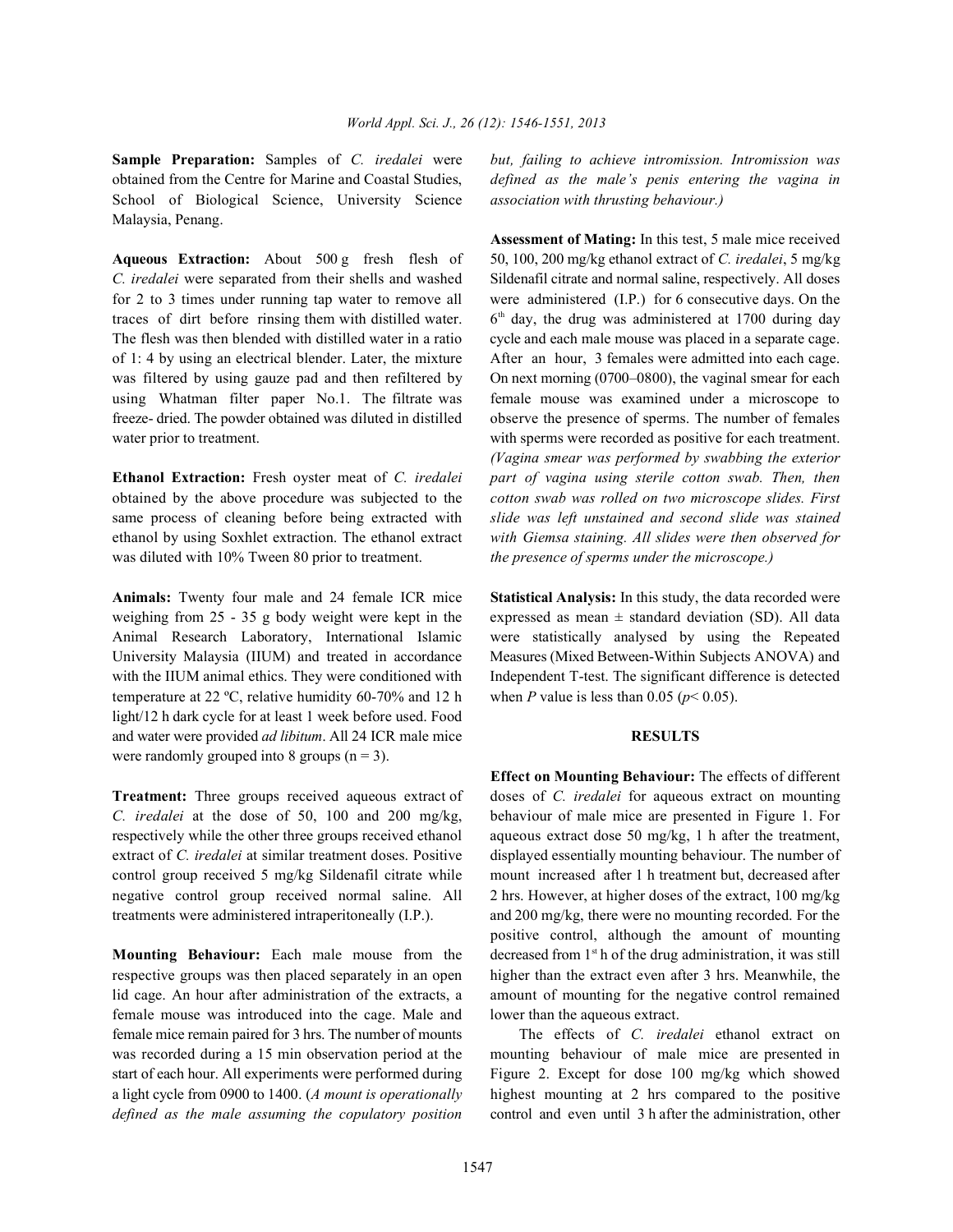## *World Appl. Sci. J., 26 (12): 1546-1551, 2013*

Table 1: A summary result of aphrodisiac screening using normal saline, 5-mg/kg Sildenafil citrate, aqueous extract of *C. iredalei* (50, 100, & 200 mg/kg) and ethanol extract of *C. iredalei* (50, 100, & 200-mg/kg) on mounting behaviour of male mice. [Each value is a mean ± standard deviation of 3 mice weighing 25-35 g

| Group                          | Dose $(mg/kg)$ | Number of mounting           |                     |                              |
|--------------------------------|----------------|------------------------------|---------------------|------------------------------|
|                                |                | 1 <sub>h</sub>               | 2 hrs               | 3 hrs                        |
| Normal saline                  |                | $4.33 \pm 2.08$              | $1.33 \pm 0.58$     | $0.00 \pm 0.00$              |
| Sildenafil citrate             |                | $12.33 \pm 1.53*$            | $8.33 \pm 3.51*$    | $3.33 \pm 0.58^*$            |
| Aqueous extract of C. iredalei | 50             | $4.67 \pm 2.08$ <sup>+</sup> | $5.67 \pm 4.04$     | $2.00 \pm 2.00$              |
|                                | 100            | $0 \pm 0$                    | $0 \pm 0$           | $0\pm 0$                     |
|                                | 200            | $0\pm 0$                     | $0 \pm 0$           | $0\pm 0$                     |
| Ethanol extract of C. iredalei | 50             | $8.67 \pm 1.53$ **           | $6.33 \pm 1.53*$    | $0.33 \pm 0.58$ <sup>+</sup> |
|                                | 100            | $10.00 \pm 2.00*$            | $15.67 \pm 2.08$ ** | $3.00 \pm 2.65$              |
|                                | 200            | $7.33 \pm 3.79$              | $1.67 \pm 0.58$ *   | $0\pm 0$                     |

\*Statistically significant from negative control (*p*<0.05). Statistically significant from positive control (*p*<0.05)]. <sup>+</sup>



Fig. 1: Effects of different doses of *C. iredalei* (aquoues extract) on number of mounting of male mice over 3 hours duration. Mean value, n=3



Fig. 2: Effects of different doses of *C. iredalei* (ethanol extract) on number of mounting of male mice over 3 hours duration. Value are mean, n=3

doses 50 and 200 mg/kg seemed to have lower numbers of Independent T-test was then conducted to compare mounting. However, these numbers were higher than the treated group (50 mg/kg, 100 mg/kg and 200 mg/kg of negative control. The mounting for the controls as well as aqueous and ethanol extracts of *C. iredalei* and Sildenafil all the treated groups decreased at 3 hrs after female mice citrate (5 mg/kg) with negative control group. Sildenafil were introduced into the cages. citrate 5 mg/kg exhibited a statistical significant difference

Statistical analysis (Table 1) from Mixed between-  $(p< 0.05)$  on mounting behaviour at 1 h, 2 hrs and 3 hrs within subjects ANOVA showed there was a statistically when compared to negative control group. Aqueous significant interaction between time and dose  $(p<0.05)$ . extract of *C. iredalei* of 50 mg/kg was not statistically Statistically significant difference interaction was also significant ( $p$ <0.05) on mounting behaviour at 1 h, 2 hrs observed between time and extract  $(p<0.05)$ . In addition, and 3 hrs when compared to negative control group. statistically significant difference was recorded for main On the other hand, ethanol extract of *C. iredalei* of effect for time ( $p$ <0.05). The main effect of comparing 50 mg/kg and 100 mg/kg, exhibited significant difference between extract was statistically significant (*p*<0.05). (*p*<0.05) on mounting behaviour at 1 h and 2 hrs but, not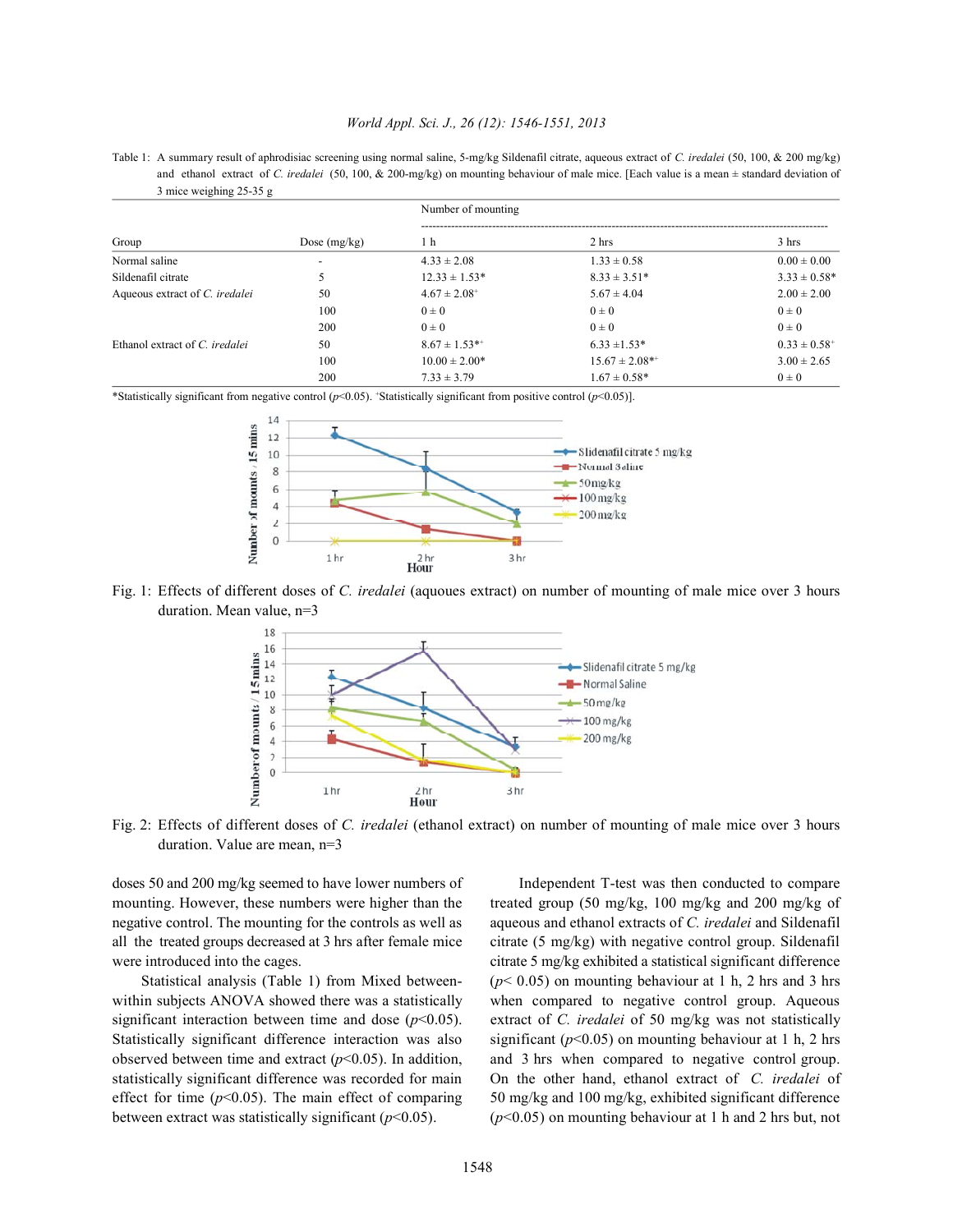Meanwhile, ethanol extract of *C. iredalei* of 200 mg/kg produced larger effects. However, this observation might exhibited statistically significant difference  $(p<0.05)$  on be due to certain particular drug which enhanced the mounting behavior only at 2 hrs. When compared to response at lower dose and showed no observable effect positive control, *C. iredalei* aqueous extract 50 mg/kg at higher dose. According to Irdawaty [11], at any higher only displayed significant difference  $(p< 0.05)$  on dose, it would impair the response. On the other hand, mounting behavior at 1 h. For ethanol extract 50 mg/kg, the results on mounting behaviour of ethanol extract of significant differences ( $p$ <0.05) on mounting behavior *C. iredalei* have shown a substantial number of mounting were observed at 1 h and 3 hrs while no significant for all the three doses (50 mg/kg, 10 mg/kg and 200 mg/kg) difference exhibited at 2 hrs. Meanwhile, ethanol extract (Figure 2). Mounting behaviour of male mice administered 100 mg/kg and 200 mg/kg exhibited significant differences with ethanol extract at 50 mg/kg and 100 mg/kg were ( $p$ <0.05) at 2 hrs and 3 hrs, respectively. found to be higher compared to extract at 200 mg/kg over

*C. iredalei* (ethanol extract) for 6 days to male mice known as the maximal efficacy of the drug. It was also showed negative result in the mating performance of the observed that ethanol extract at 50 mg/kg and 200 mg/kg, mice. **produced a similar pattern of mounting behaviour with**  $\frac{1}{2}$  moduced a similar pattern of mounting behaviour with

healthy food [1], augmentation of male sexual performance bioactive constituents seemed to have undergone by this mollusc in the ethno medical practice is still metabolic degradation. In addition, there was a hidden. Individual who consumed oyster has a firm belief statistically significant interaction between time and dose in that oyster could boost *libido* and excellent for men  $(p<0.05)$  and also between time and extract  $(p<0.05)$ reproductive health and endurance [4]. However, the claim suggesting that number of mounting differ between doses is merely based on consumers' opinions. Scientific across the 3 hrs period and there was a difference in the evidences in support of the aphrodisiac activities and mounting behaviour over time for both extracts. reproductive functions are lacking and no study has been According to Hafez [12], internal factor such as made to verify the claim using *C. iredalei.* Based on this physiological condition of the male mice could also information, therefore, sexual behaviour of mice on influenced mounting behaviour. mounting behavior and assessment of mating were Another finding, both extracts at doses 50 mg/kg studied to screen the aphrodisiac property of *C. iredalei*. (aqueous) and 100 mg/kg (ethanol) increased the number Mounting behaviour or mounting frequency was taken as of mounting 2 hrs after their administration. However, a first parameter in this screening since it was widely used the number of mounting decreased at 3 hrs, probably due in almost aphrodisiac studies [5-9]. to the effect of testosterone. As reported by Robbins [13]

enhanced by elevated testosterone levels and changes in the hormone concentration has reached its optimum, the neurotransmitter levels or their action in the cells by response will start to reduce. Statistical analysis also specific drugs. This could increase sexual desire indicated showed that there was significant effect at different hour by an elevated number of mounting [6]. Besides, (*p*<0.05). This suggested that there was a significant mounting behaviour in male mice may also be influenced change or difference in number of mounting across the by several other external factors such as sounds, diet, three time periods. Furthermore, it was found that lighting and population density and female pheromone aqueous extract of *C. iredalei* at dose 50 mg/kg exhibited [10]. no statistical difference (*p*>0.05) at 2 hrs and 3 hrs.

extract of *C. iredalei* existed in mounting behaviour only and 3 hrs on mounting behaviour were similar as the at dose 50 mg/kg. No mounting was observed at higher positive control (Sildenafil citrate 5 mg/kg). Meanwhile, doses, 100 mg/kg and 200 mg/kg within the 3 hrs duration for ethanol extract, dose of 50 mg/kg exhibited the (Figure 1). This result did not comply with the dose- identical effect as positive control at 2 hrs while ethanol

at 3 hrs when compared to negative control group. response principle where generally, larger doses would **Effect on the Mating of Mice:** Daily administration of to produce any greater response in which this point is **DISCUSSION AND CONCLUSION** The mounting of control as well as mice treated with Although this oyster (*C. iredalei)* is consumed as a diminished over time. During 3 hrs of the treatment, the 3 hrs. This is probably because as dose increased, it fails respect to both positive and negative control group. ethanol extract at 50 mg/kg and 200 mg/kg were

Generally sexual behaviour in mice like mounting is high testosterone level will result in higher *libido*. When In this study, it was observed that the aqueous This gave evidence that the effect of this dose at 2 hrs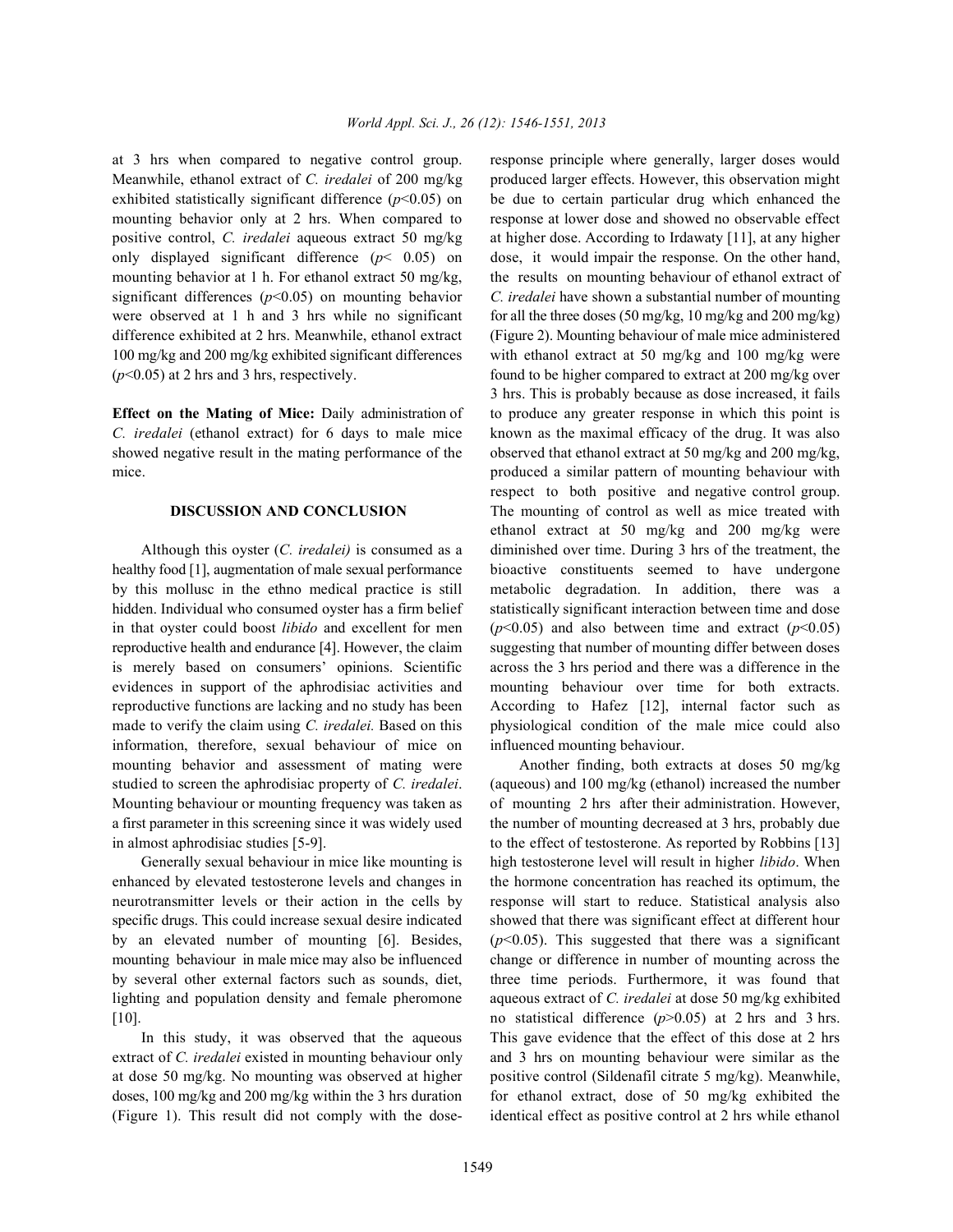extract of 100 mg/kg displayed equal effect as positive **REFERENCES** control at 1 h and 3 hrs. At 2 hrs, the number of mounting for ethanol extract of dose 100 mg/kg was significantly 1. Rodrigues, R.J., 1997. Aphrodisiacs Through The  $(p \le 0.05)$  higher than positive control. Besides, ethanol Ages: The Discrepancy Between overs' Aspirations extract of 200 mg/kg presented an equal effect on 1 h and and Their Desires. Three Millennia of Search and 2 hrs as Sildenafil citrate. The number of mounting for Experimentation, pp: 1-29. aquoues extract at dose 50 mg/kg and ethanol extracts at 2. Cadell, A., 2010. Aphrodisiacs. Retrieved August 21, dose 50 mg/kg and 100 mg/kg showed that they were 2011 from The Online Resource for Sensual approaching Sildenafil citrate although did not have the Knowledge: http://www.loveologyuniversity.com/ same values. Based on this evidence, administration of lupages/aphrodisiacs.aspx. *C. iredalei* extracts possessed fundamental value in the 3. Reinberg, S., 2006. Oyster may be an aphrodisiac aphrodisiac property even though as expected, Sildenafil after all. Retrieved September 1,2011 from citrate produced greater activity than *C. iredalei* extracts. msnhealthreport: http://health.msn.com/health-This suggested the possibility of a similar mode of action topics/sexual-ealth/mens-sexuallth/ of *C. iredalei* extracts and Sildenafil citrate on mounting articlepage.aspx?cp-documentid=100101156. behaviour. The standard drug Sildenafil citrate was used 4. Benny, T.K.H., O.Y.C. Victor and L.H.C. Peter, 2006. as a reference only for quantitative comparison and not Clinical applications of modern and traditional for mechanism purpose. **pharmacopoeias for sexual health in Singapore and** 

for 6 days to male mice showed negative result in the 5. Subramoniam, A., V. Madhavachandran, S. mating performance of the mice. For all treated group as **Rajasekharan** and P. Pushpangadan, 1997. well as control group no sperm was presence due to Aphrodisiac property of *Trichopus zeylanicus* several factors. Firstly, the female mice were not brought extract in male mice. J. Ethnopharmcol., 57: 21-27. into estrous state before they were introduced into a cage 6. Suresh, P.K., A. Subramoniam and P. Pushpangadan, for mating. According to several reports [5,6], only female 2000. Aphrodiasiac activity of *Vanda tessellata* mice in estrous state would allowed overnight mating [9]. (ROXB.) HOOK. EXDON. extract in male mice. Secondly, the most receptive female mice were not Indian J Pharmacol., 32: 300-304. selected prior to mating. Thirdly, the negative result might 7. Yakubu, M.T., M.A. Akanji and A. Oladiji, 2005. be due to improper vaginal smear technique since the mice Aphrodisiac potentials of the Aqueous extract of were too small to perform the proper swab at the vagina. *Fadogia agrestis* (Schweinf. Ex Hiern) stem in male Swabbed only done on the exterior part around the albino rats. Asian J. Androl., 7(4): 399-40. vaginal to avoid pain. Therefore, it was hard to detect the 8. Gundidza, G.M., V.M. Mmbengwa, M.L. Magwa, presence of sperm. N.J. Ramalivhana, N.T. Mukwevho, W. Ndaradzi and

pharmacological evidences that *C. iredalei* extract Zimbabwean medicinal plants formulations. African possesses aphrodisiac property. Ethanol extract of J. Biotech., 8(22): 6402-6407. *C. iredalei* showed substantial evidences in sexual 9. Pande, M. and A. Pathak, 2009. Investigation of behaviour of mice at the dose of 50, 100 and 200 mg/kg as aphrodisiac potential of *Blephari*s *edulis* Linn. aphrodisiac effect was observed with aqueous extract of Madhya Pradesh. Inter. J. Chem. Tech. Res., *C. iredalei* at lower dose. Besides, the doses of 50, 100 1(3): 769-776. and 200 mg/kg ethanol extract showed no significant 10. Nurjanah, S., E. Gumbira-Said, K. Syamsu and differences from the positive control at certain hours E. Riani, 2008. Effects of sandfish (*Holothuria* after administration of the extract. This indicated the *scabra*) steroid extract on the sexual behaviour ability of extract to be as competent as Sildenafil citrate and the blood testosterone level on male mouse at certain dosages and hours even though Sildenafil (*Mus musculus*). J. Bionatura., 10(3): 236-247. citrate produces higher activities than the local oyster. 11. Irdawaty, T., 2006. Preliminary Study of Anti-The findings from this study also provide preliminary Inflammatory Activity of Momordica charantia on evidences that *C. iredalei* could be used as an alternative Rats. Bachelor Thesis. International Islamic therapy to restore male sexual activity. University Malaysia.

- 
- 
- 
- Daily administration of *C. iredalei* (ethanol extract) Asia. Singapore Perspective, 11: 111-132.
	-
	-
	-
- In conclusion, these findings provide A. Samie, 2009. Aphrodisiac properties of some
- compared to aqueous extract. Nevertheless, mild (Utangan) claimed by tribals of Malwa region of
	-
	-